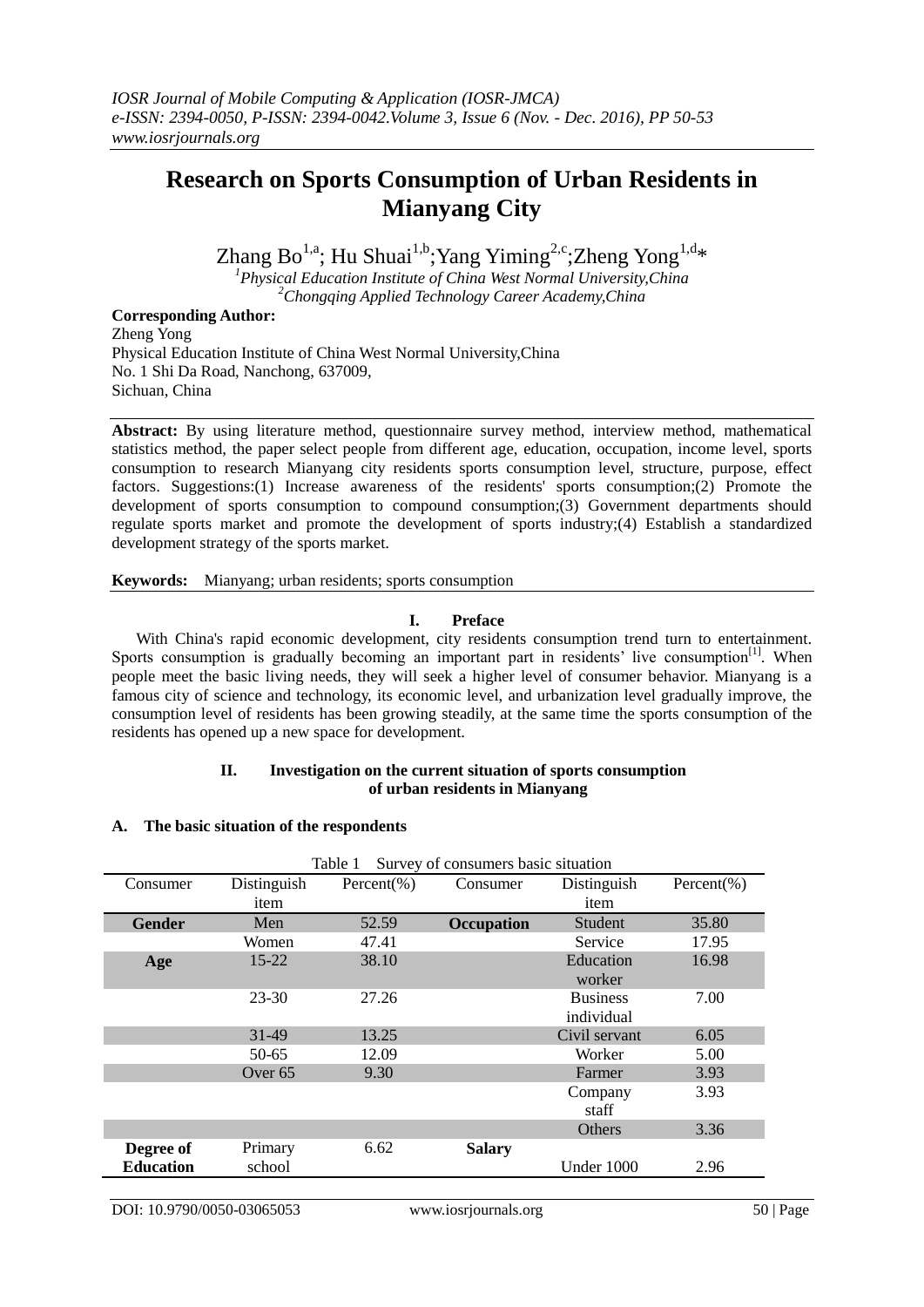|                  | Junior middle<br>school | 14.78 |                  |       |
|------------------|-------------------------|-------|------------------|-------|
|                  |                         |       | 1001-2000        | 14.78 |
|                  | High school             | 35.70 | 2001-3000        | 23.13 |
|                  | University              | 42.90 | 3001-4000        | 34.93 |
| <b>Frequency</b> | 0                       | 4.60  | 4001-5000        | 17.00 |
|                  | $1-2$                   | 38.20 | <b>Over 5000</b> | 9.97  |
|                  | $3 - 5$                 | 32.53 |                  |       |
|                  | Over 5                  | 24.67 |                  |       |

# **B. Different age sports consumers in the total situation**



Fig.1 Different age consumer expenditure comparison of the total number of ages

Mianyang city residents sports consumers are mainly concentrated in the age of 15 to 30 years old, accounting for 63.82%. This is mainly because some sports consumers are mostly students or just the employment of young people, this part of the sports consumers are most active, playful, and keep pace with the times; second is the age accounted for 16.12% in 31 to 49 years old of the residents, most of them are in the individual career development peak, due to the need for personal communication activities in the work and their own exercise needs to participate in sports activities, so their sports consumption expenditure is relatively large; the last, more than 50 years of age accounted for 20.06% of residents, the residents of this part mostly is at the end of one's career or retired personnel, their abilities of sport activities are relatively weak. Their sports activities are mostly in the form of collective simple (such as: Tai Chi, square dance, walking, etc.), the consumption of residents of this age is very little.

# **C. Structure of sports consumption of urban residents in Mianyang**

| Table 2 Mianyang sports consumer sports consumption structure |                                           |            |                 |  |
|---------------------------------------------------------------|-------------------------------------------|------------|-----------------|--|
| Type of sports<br>consumption                                 | Content of sport<br>consumption           | Population | Percent $(\% )$ |  |
| Physical type<br>sports<br>consumption                        | Buy sports clothes                        | 201        | 19.29           |  |
|                                                               | Buy sports fitness<br>equipment           | 291        | 27.93           |  |
|                                                               | Buy sports<br>newspapers and<br>magazines | 49         | 4.70            |  |
|                                                               | Buy sports souvenirs,<br>mascots          | 38         | 3.65            |  |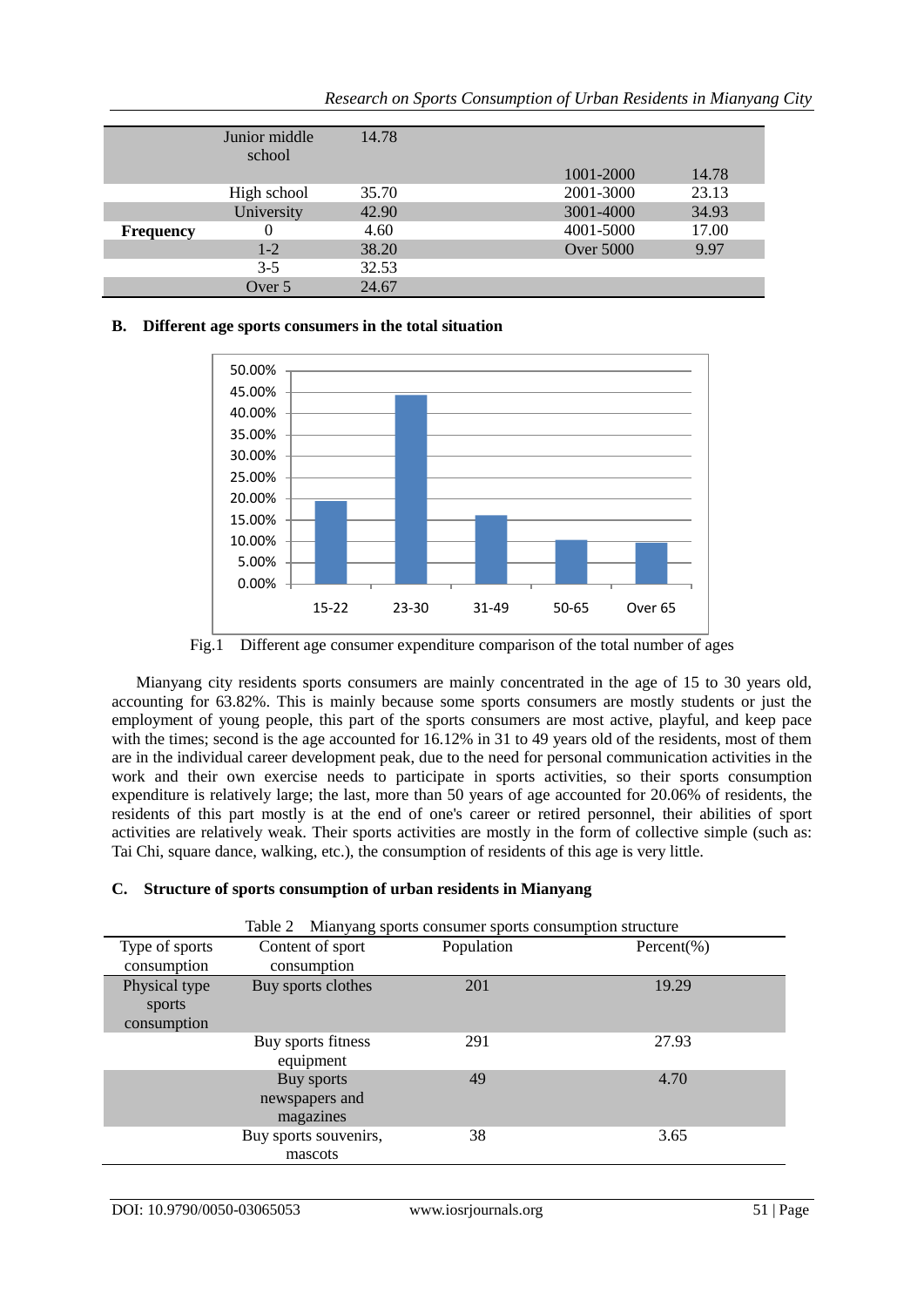| Participating<br>sports<br>consumption | Fitness center costs                               | 147 | 14.11 |
|----------------------------------------|----------------------------------------------------|-----|-------|
|                                        | Electronic competitive<br>cost                     | 94  | 9.02  |
|                                        | Sports tourism                                     | 87  | 8.35  |
|                                        | Entrance ticket of<br>sports and leisure<br>places | 51  | 4.89  |
| Spectator sports<br>consumption        | Sports events,<br>performances tickets             | 104 | 9.98  |
| Game based<br>sports<br>consumption    | <b>Sports Lottery</b>                              | 183 | 17.56 |

In general, the sports consumption structure of Mianyang urban residents is increasing with the improvement of people's living standard and quality. The content, structure and form of sports consumption become diversified. Among them, the sports consumption of the residents is mainly " physical type" and "participating type" sports consumption. From the perspective of the specific consumption of the residents, the purchase of sports fitness equipment is the main consumption form. According to the interview of respondents, residents in sports consumption structure is mainly used to buy sports fitness equipment and clothing as the main material consuming $^{[2]}$ .

# **D. Analysis on influencing factors of sports goods selection of urban residents inMianyang**

The three factors which influence sports consumers in Mianyang sports goods purchasing are: Firstly, the residents are affected by their own economic factors; Secondly, it is affected by the social visibility of the product itself. The quality of sports products and the lack of awareness of sports consumption need to be valued.

|                     | Table 3 | Factors affecting sports consumer sports goods selection in Mianyang |       |          |           |                                    |                    |
|---------------------|---------|----------------------------------------------------------------------|-------|----------|-----------|------------------------------------|--------------------|
|                     | Total   | Product                                                              |       |          |           | Popula Economi After-sal Cognition | Consumpti          |
|                     |         | quanlity                                                             | rity  | c factor | e service |                                    | on                 |
| Frequency(<br>$%$ ) | 100     | 14.78                                                                | 22.74 | 38.58    | 1.54      | 14.3                               | experience<br>8.06 |

# **III. Conclusion**

**A.** From the Mianyang city sports consumers' gender and age, Mianyang city sports consumer male gender in excess of women, the difference between them is relatively large (sports consumer sex ratio difference of 18.04%); the difference between the sports consumers of different ages in Mianyang city is more prominent, Mianyang city residents sports consumption groups mainly concentrated in the "15 to 30" years old, because most of them are college students; secondly because most of them have a fixed occupation and stable income<sup>[3]</sup>. The youth have abilities to pay their own sports consumption.

**B.** From the structure and frequency of Mianyang city residents who participate in sports consumption and sports activities, " physical type consumption" is the main form, that is different from China's other developed area, but from the economic development situation, Mianyang sports consumption residents of the city structure gradually began to change from " physical type consumption" to "participate in sports consumption". At present, Mianyang city residents sports consumption is mainly to the purchase of sports apparel and sports equipment, sports magazines, books and other kind of sports consumption, and the purchase of sports lottery game consumption supplement. So the sports consumption structure of the urban residents in Mianyang is relatively narrow, and the space of sports consumption is still to be improved.